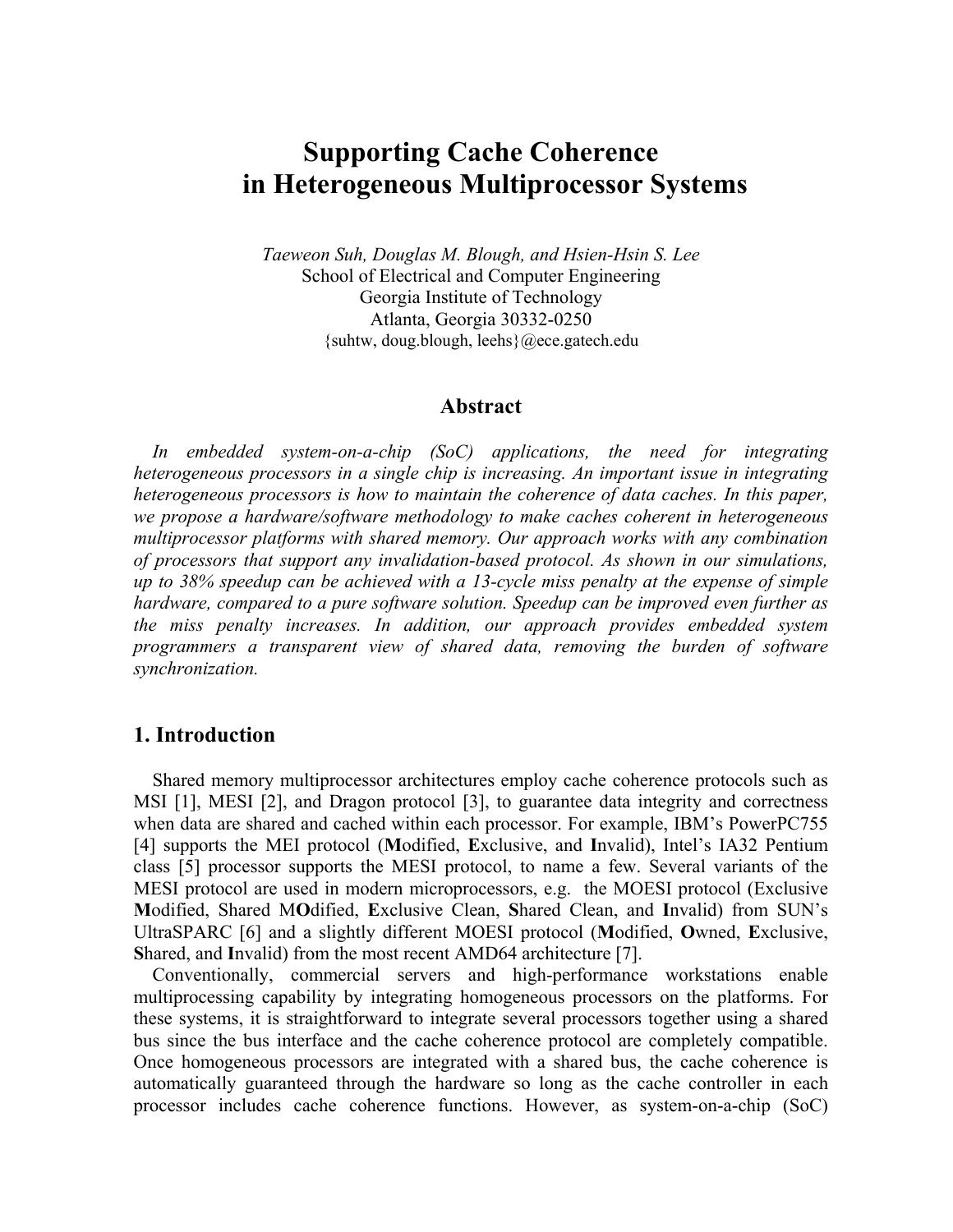technology becomes prevalent and more computing power is demanded in embedded applications, highly integrated embedded systems would integrate a few heterogeneous processors, with different instruction set architectures, on a single chip to expedite the processing speed and maximize the throughput. For instance, in real-time embedded systems the MPEG and audio decoding efficiency are essential while the TCP/IP stack processing speed is also critical. Obviously, one general-purpose processor or a single digital signal processor (DSP) alone will be ineffective in managing the entire system and providing the computational power required. Under such circumstances, one can employ a media processor or a DSP for the MPEG/audio applications while a different one for the TCP/IP stack processing. To perform these heterogeneous operations seamlessly, the cache coherence issues among these heterogeneous processors should be studied, evaluated, and analyzed.

The design complexity of integrating heterogeneous processors on SoCs is non-trivial since it introduces several problems in both design and validation due to different bus interface specifications and incompatible cache coherence protocols. Sometimes it is even worse as some embedded processors do not support cache coherence inherently. In this paper, we overcome these issues by proposing a hardware/software methodology and demonstrate physical design examples using three commercially available heterogeneous embedded processors — Write-back Enhanced intel486 [8], PowerPC755, and ARM920T [9]. Our hardware design was based on Verilog Hardware Description Language. Seamless CVE [10] from Mentor Graphics® and VCS [11] from Synopsys® were used as the simulation tools.

This paper is organized as follows. Section 2 discusses our proposed methodology for maintaining cache coherence in heterogeneous multiprocessor systems. Section 3 presents two viable implementations. Section 4 shows the performance evaluation, and finally we conclude our work in Section 5

# **2. Proposed approach**

There are two main categories of cache coherence protocols: update-based protocols and invalidation-based protocols. In general, invalidation-based strategies have been found to be more robust and are therefore provided as the default protocol by most vendors [12]. In this paper, we focus our discussion on those processors that support invalidation-based protocols and study the implication of integrating them with processors without any inherent cache coherence support. Heterogeneous processor platforms can be classified into three platforms in terms of the processors' cache coherence support as shown in Table 1, in which we simplify the scenario to a dual-processor platform. Our proposed approach can be easily extended to platforms with more than two processors. In PF1 and PF2, special hardware is needed and there are limitations in the resulting coherence mechanism. These cases are discussed with an example in Section 3. In PF3, the cache coherence can be maintained with simple hardware. We discuss PF3 in this section and Section 3. Integrating processors with different coherence protocols restricts the usage of the entire protocol states. Only the states that are common from distinct protocols can be preserved. For example,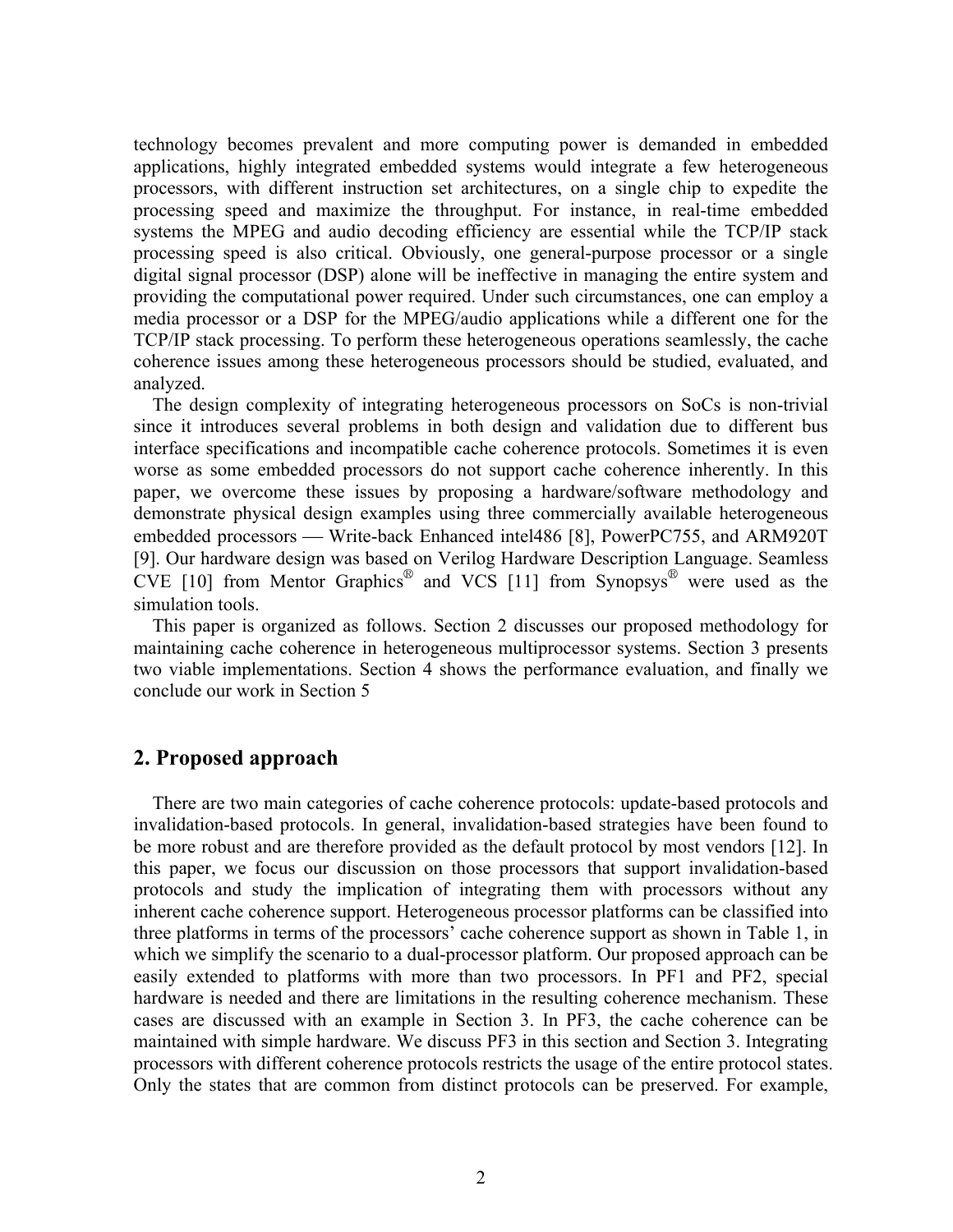when integrating two processors with MEI and MESI, the coherence protocol in a system must be MEI. We present methods of integration according to the combination of invalidation-based protocols. We assume that the cache-to-cache sharing is implemented only in processors supporting the MOESI protocol, as most commercial processors do.

|                 | <b>Cache coherence</b>      |                                |  |
|-----------------|-----------------------------|--------------------------------|--|
| <b>Platform</b> | <b>hardware inside each</b> |                                |  |
| (PF)            | processor                   |                                |  |
|                 |                             | <b>Processor 1</b> Processor 2 |  |
| PF1             | No                          | N <sub>0</sub>                 |  |
| PF2             | Yes (No)                    | No(Yes)                        |  |
| PR3             | Yes                         | Yes                            |  |

Table 1: Heterogeneous platform classes

In the subsequent sections, we will discuss protocol integration methods for four major protocols — MEI, MSI, MESI, and MOESI. The variations include (1) MEI with MSI/MESI/MOESI, (2) MSI with MESI/MOESI, and (3) MESI with MOESI.

#### **2.1 MEI with MSI, MESI, or MOESI**

Integrating the MEI protocol with others requires the removal of the shared state. To illustrate the problem with the shared state, we use the example in Table 2 assuming that Processor 1 supports the MESI protocol and Processor 2 supports the MEI protocol, with the operation sequence  $\overline{a}$   $\overline{b}$   $\overline{c}$   $\overline{d}$  executed for the same cache line.

| seq             | <b>Operation</b><br>on cache line C | C state in<br><b>Processor 1</b><br>(MESI) | C state in<br><b>Processor 2</b><br><b>MED</b> |
|-----------------|-------------------------------------|--------------------------------------------|------------------------------------------------|
| a)              | Processor 1 reads                   | $I \rightarrow E$                          |                                                |
| b)              | Processor 2 reads                   | $E \rightarrow S$                          | $I \rightarrow E$                              |
| $\mathcal{C}$ ) | Processor 2 writes                  | S (stale)                                  | $E \rightarrow M$                              |
|                 | Processor 1 reads                   | S (stale)                                  |                                                |

Table 2: Problem with MEI and MESI

ⓐ changes the state from I to E in Processor 1. ⓑ changes the state from I to E in Processor 2 and from E to S in Processor 1. Since the cache line is in the E state in Processor 2, transaction  $\odot$  does not appear on the bus even though Processor 1 has the same line in the S state. It invokes the state transition from E to M in Processor 2. However, the state of the cache line in Processor 1 remains the same. Therefore, transaction  $\overline{d}$ accesses the stale data, which should have been invalidated.

Figure 1 illustrates our proposed method to remove the shared state. Since the transition to the shared state occurs when the snoop hardware in the cache controller observes a read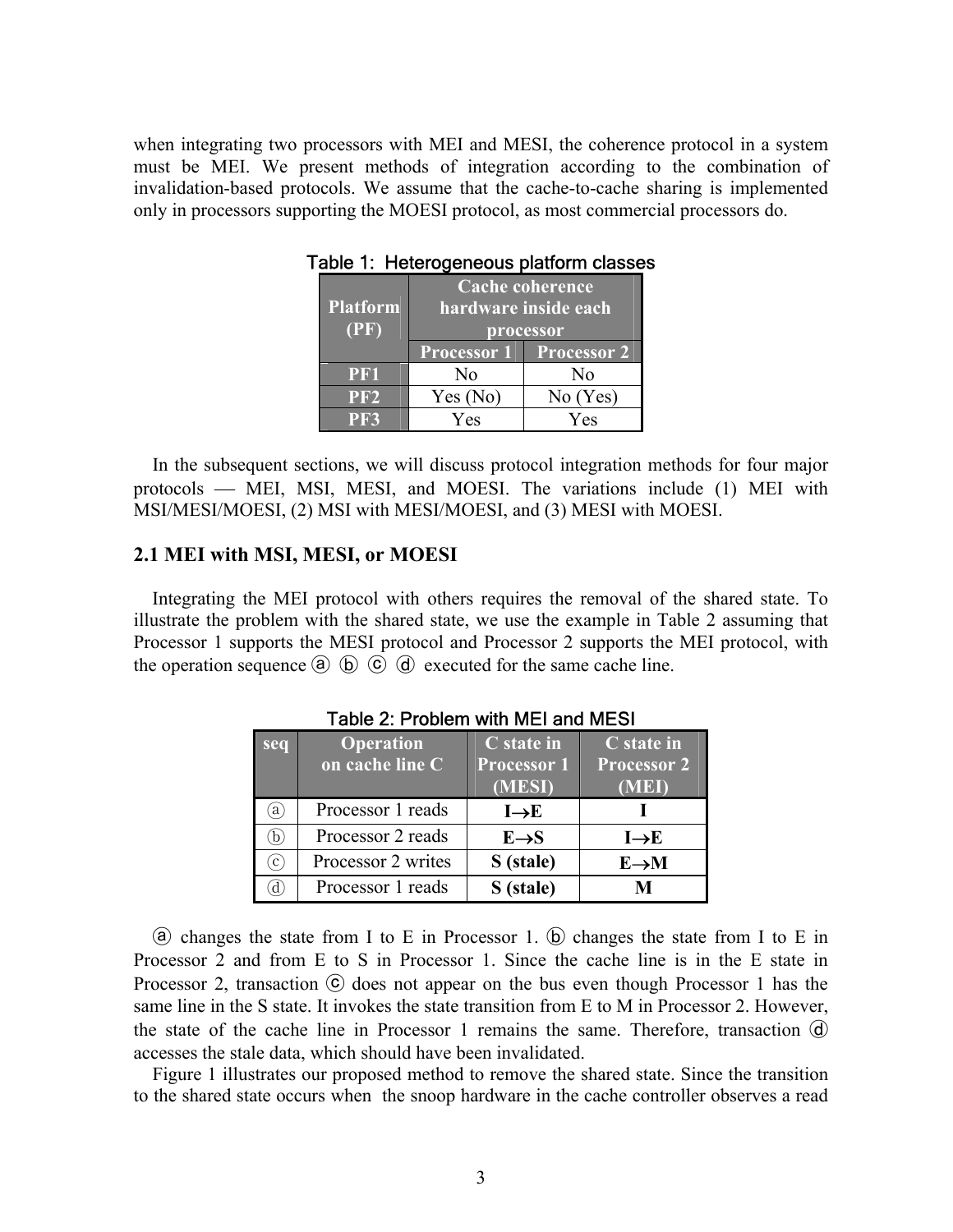transaction on the bus, the way to remove the shared state is simply to convert a "read" operation to a "write" operation within wrappers of snooping processors. The memory controller should see the actual operation in order to access the memory correctly when it needs to do.

Using the MESI protocol as an example, the state change from E to S occurs only when the snoop hardware in the cache controller sees a read transaction on the bus for the cached line of the E state. Therefore, in order to remove the shared state, it is sufficient for the wrapper to convert a read transaction on the bus to a write during snooping. When the snoop hardware in the cache controller sees a write transaction on a cache line in a modified or an exclusive state, it drains out or invalidates the cache line ("drain" means writing back the modified cache line to memory and invalidating the cache line). In this way, the shared state is excluded in the controllers' state machines. The following subsections describe how the state machines are changed for different invalidation-based protocols with the proposed approach.



Figure 1: The method to remove the shared state

**2.1.1 MSI protocol**. In the MSI protocol, two transitions exist to reach the S state: (1) I  $\rightarrow$ S when the cache controller sees a read miss to a cache line and (2)  $M \rightarrow S$  when the snoop hardware in the cache controller sees a read operation on the bus. In case (1), the S state cannot be removed since this transition is invoked by its own processor. However, even though it is in the S state, only one processor owns a specific cache line at any point in time because the S state changes to the I state whenever other processors read or write the same cache line. (Note that the wrapper converts a read into a write.) Therefore, despite the name, the S state is equivalent to the E state. The state transition from M to S cannot occur since the wrapper always converts a read operation to a write operation. Only the M to I transition is allowed with the operation conversion.

**2.1.2 MESI protocol**. In the MESI protocol, there are three possible transitions that reach the S state: (1) I  $\rightarrow$  S when a read miss occurs and the shared signal [12] is asserted, (2) E  $\rightarrow$  S when the snoop hardware in the cache controller sees a read operation for a clean cache line on the bus, and (3) M  $\rightarrow$  S when the snoop hardware in the cache controller sees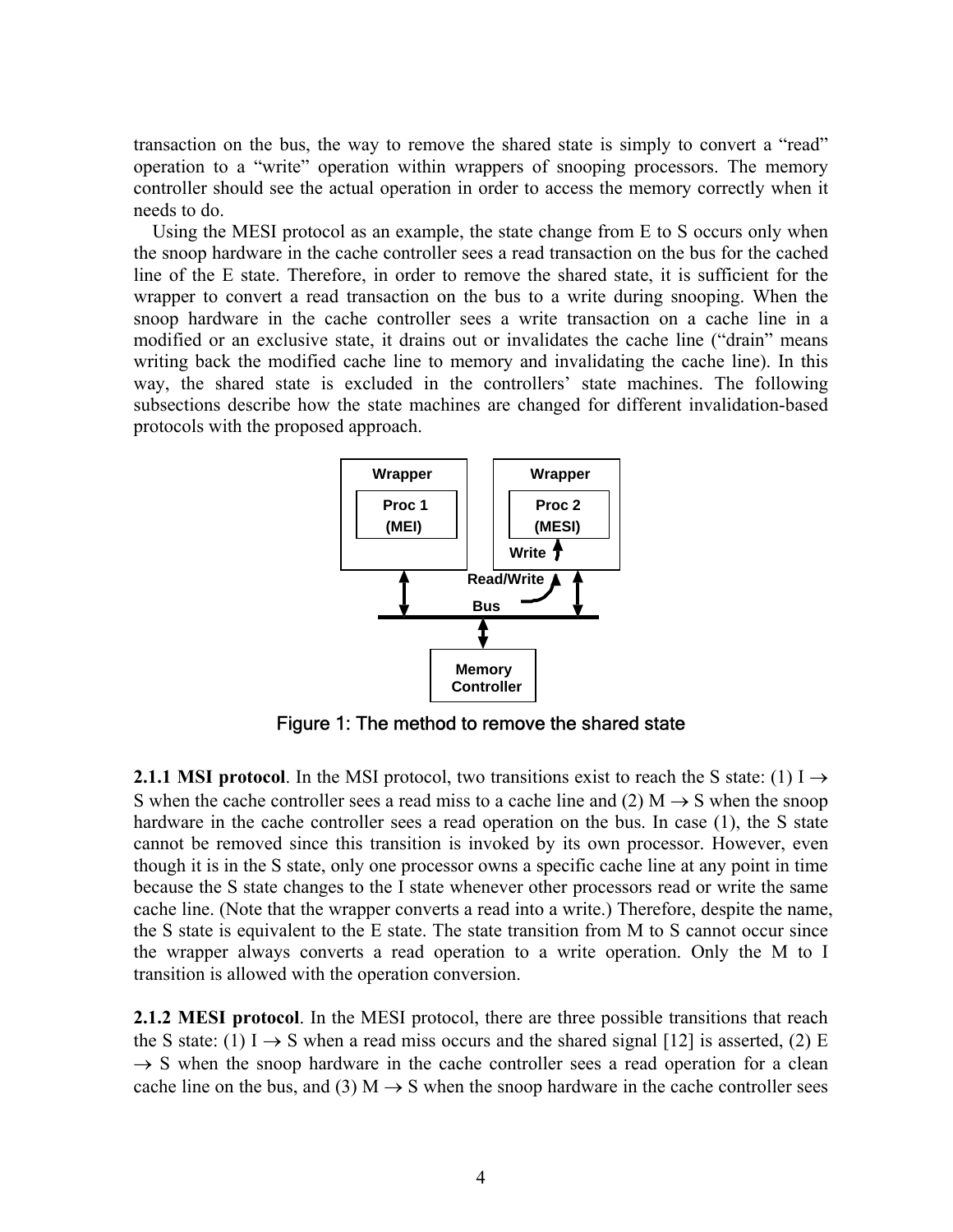a read operation for a modified (or dirty) cache line on the bus. To remove the S state, the wrapper always de-asserts the shared signal. This means transition (1) cannot occur. Transitions (2) and (3) also cannot occur because the wrapper informs snooping caches of writes for read operations. Therefore, the S state is completely removed.

**2.1.3 MOESI protocol.** The same techniques used for the MESI protocol can be applied to the MOESI protocol except the O state needs to be handled. The O state can only be reached when the snoop hardware in the cache controller observes a read operation on the bus for a modified cache line. Nevertheless, the O state is never entered since the cache controller never sees a read operation on the bus when snooping.

With the techniques described above, the MSI, MESI, and MOESI protocols are reduced to MEI.

# **2.2 MSI with MESI, or MOESI**

In integrating MSI and MESI protocols, the E state is not allowed. Suppose that Processor 1 supports the MSI protocol and Processor 2 supports the MESI protocol and the operations in Table 3 are executed for the same cache line.

| seq                | <b>Operation</b><br>On cache line C | C state in<br><b>Processor 1</b><br>(MSI) | C state in<br><b>Processor 2</b><br>(MESI) |
|--------------------|-------------------------------------|-------------------------------------------|--------------------------------------------|
| (a)                | Processor 1 reads                   | $I \rightarrow S$                         |                                            |
| b,                 | Processor 2 reads                   |                                           | $I \rightarrow E$                          |
| $\left( c\right)$  | Processor 2 writes                  | S (stale)                                 | $E \rightarrow M$                          |
| $\left[ d \right]$ | Processor 1 reads                   | S (stale)                                 | M                                          |

Table 3: Problem with MSI and MESI

ⓐ changes the state from I to S in the Processor 1. ⓑ makes the state transition from I to E in the Processor 2 while the cache line status of Processor 1 remains unchanged because Processor 1 cannot assert the shared signal.  $\odot$  invokes only the E to M transition in Processor 2. As a result, Processor 1 reads the stale data in  $\Theta$  due to a cache hit indicated by the S state. Therefore, the E state should not be allowed in the protocol. Our technique to remove the E state from the MESI protocol is to assert the shared signal whenever a read miss occurs.

The same method can be applied to the integration of MSI and MOESI protocols with one additional constraint imposed. In MOESI, the M to O transition occurs when the processor observes a read transaction on the cache line of the M state. Then, a cache-tocache transition occurs. Since the cache-to-cache sharing is not allowed in the MSI protocol, the M to O transition should not occur. To preclude this transition, the same technique used for eliminating the shared state can be used, i.e. "read"-to-"write" conversion within wrappers. Since the shared signal is always asserted and the read to write conversion should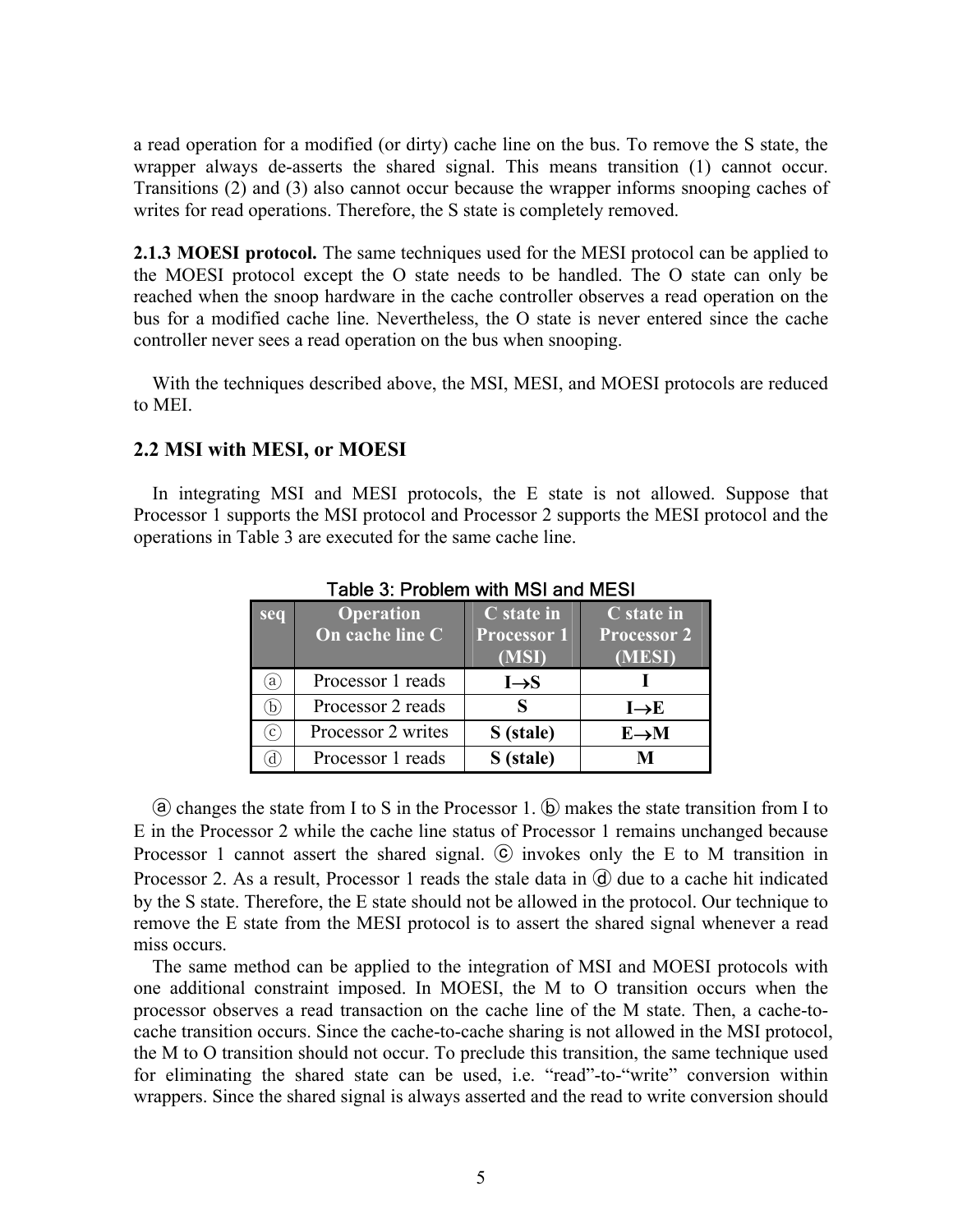be employed, the E and O state transition never occurs. Therefore, the MOESI protocol is reduced to the MSI protocol.

With these techniques described above, the MESI and MOESI protocols are reduced to **MSI** 

#### **2.3 MESI with MOESI**

To prohibit cache-to-cache sharing while integrating MESI and MOESI protocols, readto-write conversion can again be employed. This precludes the transitions from E to S and from M to O in MOESI protocol. However, the I to S transition is allowed. Therefore, the MOESI protocol is reduced to MESI even though not all of the transitions in MESI are allowed.

# **3. Case study**

In this section, we present two implementations using commercially available embedded processors: PowerPC755, Write-back Enhanced intel486 (hereafter, Intel486 is used for Write-back Enhanced intel486), and ARM920T. PowerPC755 uses the MEI protocol, Intel486 supports a modified MESI protocol, and no cache coherence is supported in ARM920T. A multiprocessor platform employs a shared bus for data transactions between main memory and processors. Several bus architectures for SoC were proposed by industry, for example, IBM's CoreConnect bus architecture [13], Palmchip's CoreFrame [14], and ARM's Advanced Microcontroller Bus Architecture (AMBA) [15]. A common characteristic among these architectures is that they use two separate pipelined buses: one for high speed devices and one for low speed devices. In this paper, we study the Advanced System Bus (ASB), an AMBA bus, as the shared bus protocol. The AMBA is one of the most popular bus protocols in embedded system design [16].

 Figure 2 shows the schematic diagram for the integration of PowerPC755 and Intel486, which represents a case of the PF3.



Figure 2: PowerPC755, Intel486 coherence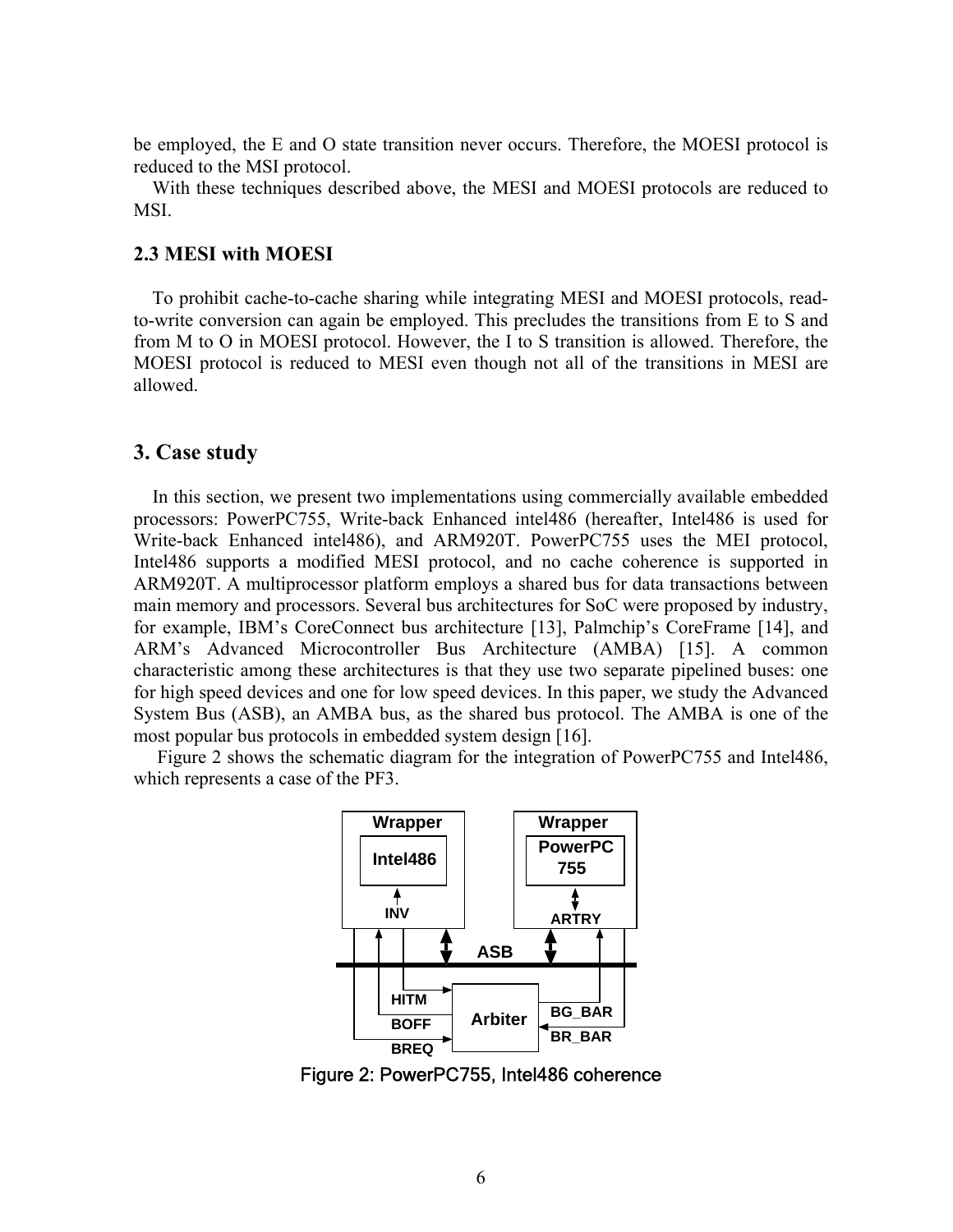Wrappers are needed for the protocol conversions between the processors' buses and ASB, in addition to read operation conversion. On the PowerPC755 side, the conversion from a read operation to a write operation is not needed since the S state is not present in the state machine, whereas the S state should be removed on the Intel486 side by asserting the INV input signal, a cache coherency protocol pin. It is sampled on snoop cycles by the Intel486 cache controller. If it is asserted, the cache controller invalidates an addressed cache line if the cache line is in the E or S state. If it is in the M state, the line is drained out to memory. Normally, INV is de-asserted on read snoop cycles and asserted on write snoop cycles. To remove the S state, it should be asserted on both read and write snoop cycles. In the Intel486's cache, cache lines are defined as write-back or write-through at allocation time. Only write-through lines can have the S state, and only write-back lines can have the E state. Therefore, the protocol for write-through lines is the SI protocol while the protocol for write-back lines is the MEI protocol. When a snoop hit occurs on the M state line of the Intel486 cache, the HITM output signal is asserted and the wrapper around the PowerPC755 informs the core of a snoop hit by asserting the ARTRY input signal. Then, the PowerPC755 immediately yields the bus mastership to the Intel486 so the cache controller in the Intel486 drains out the modified line to memory. When a snoop hit occurs on the M state line of the PowerPC755 data cache, the PowerPC755 asserts the ARTRY output signal and the arbiter immediately asserts BOFF so the Intel486 yields the bus mastership to the PowerPC755. Then, the cache controller in the PowerPC755 drains out the modified line to memory.

Figure 3 shows another example of a heterogeneous platform using PowerPC755 and ARM920T representing a case of PF2. The same methodology used in ARM920T can be employed in PF1.



Figure 3: PowerPC755, ARM920T coherence

The wrapper converts the PowerPC bus protocol to the ASB protocol, and vice versa. It also allows the PowerPC755 to monitor the bus transactions generated by the ARM920T. The snoop logic provides snooping capability for the ARM920T, which does not have any native cache coherence support. It keeps all the address tags of the ARM920T's data cache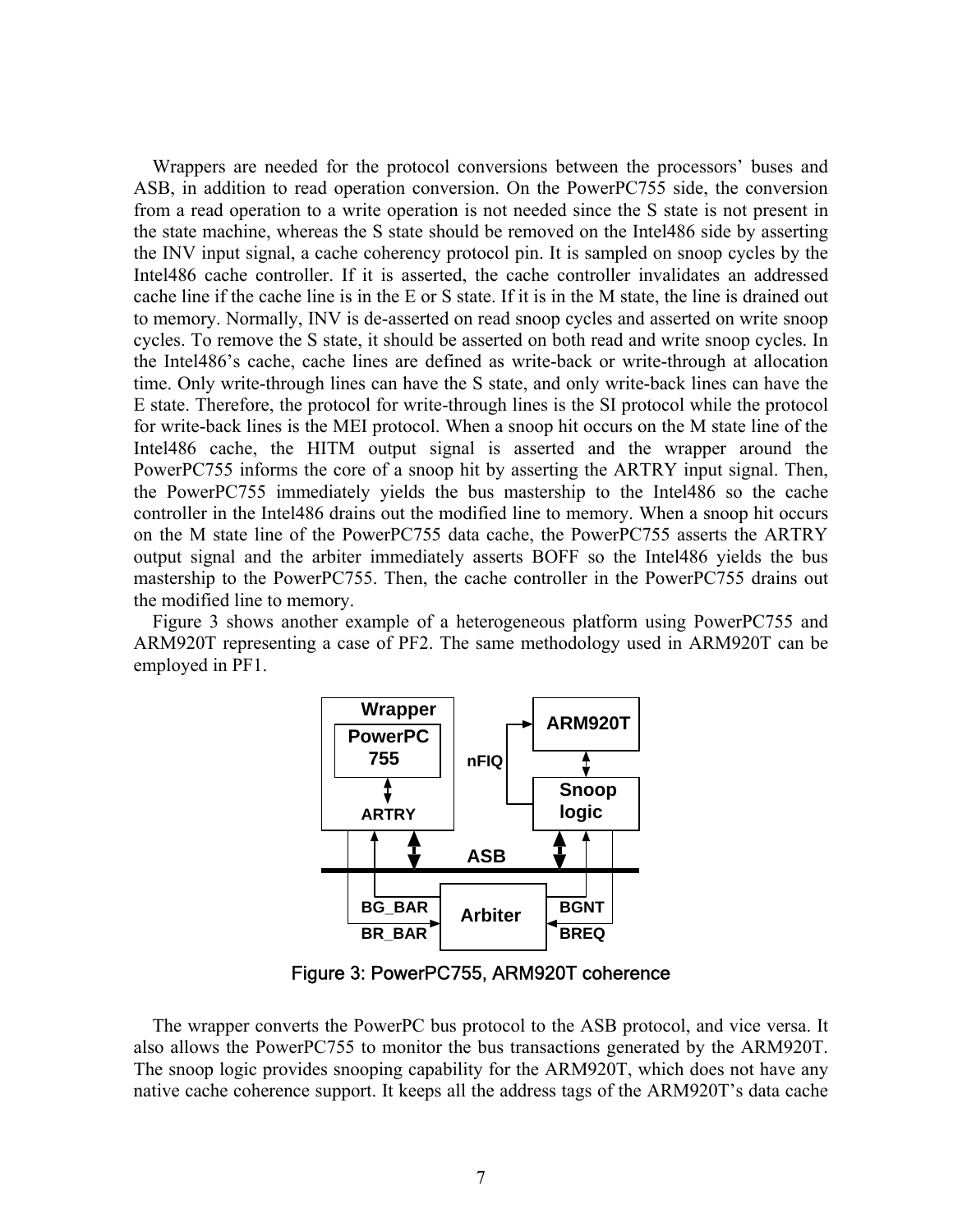inside a content addressable memory (or TAG CAM) watching bus transactions initiated by the ARM920T. When the tag of a requested address generated by the PowerPC755 matches an entry of the TAG CAM, it triggers a snoop hit to the ARM920T by asserting a fast interrupt (nFIQ). An interrupt service routine is responsible for draining the snoop-hit cache line if the line is modified or invalidating it if the line is clean.

Even though this architecture can make caches coherent, there is one limitation when at least one of the processors in a heterogeneous processor platform does not have cache coherence hardware such as in the case of ARM920T. Therefore, PF1 and PF2 have this limitation. Figure 4 illustrates the problem. Suppose that lock variables and the shared data are allowed to be cached, and the shared data 1 is currently in the data cache of the ARM920T. After acquiring the lock, PowerPC tries to access the shared data as shown in (1). Therefore, a snoop hit occurs in the snoop logic, and the nFIQ is asserted as illustrated in (2). Then, ARM is supposed to drain out/invalidate the cache line in the interrupt service routine. However, ARM may or may not respond to the interrupt immediately, depending on the status of the CPU pipeline. During the interrupt response time as shown in (3), ARM may try to check the lock to see if it is released. Lock variables are currently in the data cache of PowerPC, since PowerPC has the lock. Therefore, PowerPC should drain out the cache line, where lock variables are stored. However, if PowerPC gets the bus mastership, it is supposed to retry the transaction, which it did in (1), instead of draining out the lock variables. We call this situation "the hardware deadlock".



Figure 4: Hardware deadlock problem

There are two solutions to avoid the hardware deadlock problem.

- $\bullet$  Do not cache the lock variables
- $\bullet$  Hardware lock register in a system [17]

In the first solution, a software lock using, for example, the Bakery algorithm [18] can be implemented. In this case, the programmer is restricted to perform all shared variable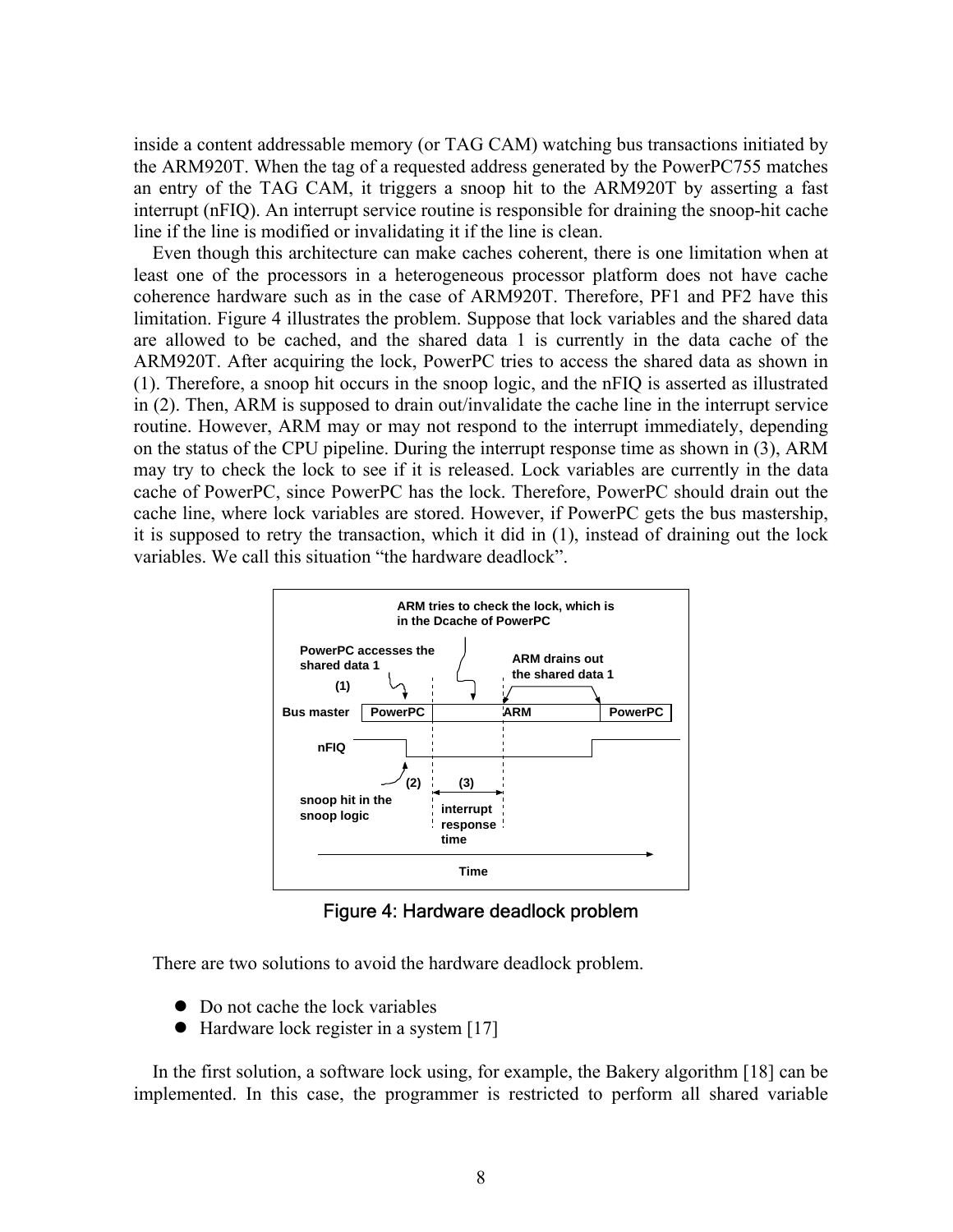operations within critical sections, or a similar deadlock can occur on non-lock variables. In the second solution, a simple but special hardware needs to be designed. This hardware has only 1-bit lock register, and sits on a shared bus. Since the lock variables are not cached, the hardware deadlock does not occur in either case. For the same reason, the system can have only one lock.

# **4. Performance evaluation**

Simulations were performed with the worst-case scenario (WCS), the typical-case scenario (TCS), and the best-case scenario (BCS) microbench programs. In the microbench programs, one task runs on each processor. Each task tries to access a critical section (shared memory), which is protected by a lock mechanism. Once a task acquires the lock, it accesses a number of cache lines and modifies them for exec time iterations before exiting the critical section. The microbench program was implemented with each task acquiring the lock alternatively, which means the simulation assumes the worst-case situation for lock acquisition/releasing.

| <b>Simulators</b>               |                           | <b>Seamless CVE</b><br><b>VCS</b>                                  |  |
|---------------------------------|---------------------------|--------------------------------------------------------------------|--|
| <b>Operating frequencies</b>    |                           | PowerPC755: $100MHz1$<br>ARM920T: $50MHz1$<br>ASB: 50MHz           |  |
| <b>Instruction caches</b>       |                           | Enabled                                                            |  |
| Data caches                     |                           | Private data: Enabled<br>Shared data: Selectively<br>enabled $2$   |  |
| <b>Memory</b><br>access<br>time | <b>Single word</b>        | 6 cycles                                                           |  |
|                                 | <b>Burst</b><br>(8 words) | 6 cycles for the $1st$ word<br>1 cycle for each<br>subsequent word |  |

Table 4: Simulation environments

<sup>1</sup> These low operating frequencies are due to the limitation of simulation models. Similar results are expected for simulations with higher operating frequencies. 2 Enabled in the proposed solution and software solution

If the hardware does not support cache coherence, two alternate solutions can be used to make data caches coherent:

- Data caches can be disabled for shared data
- Software synchronization can be used with data caches enabled for shared data (software solution)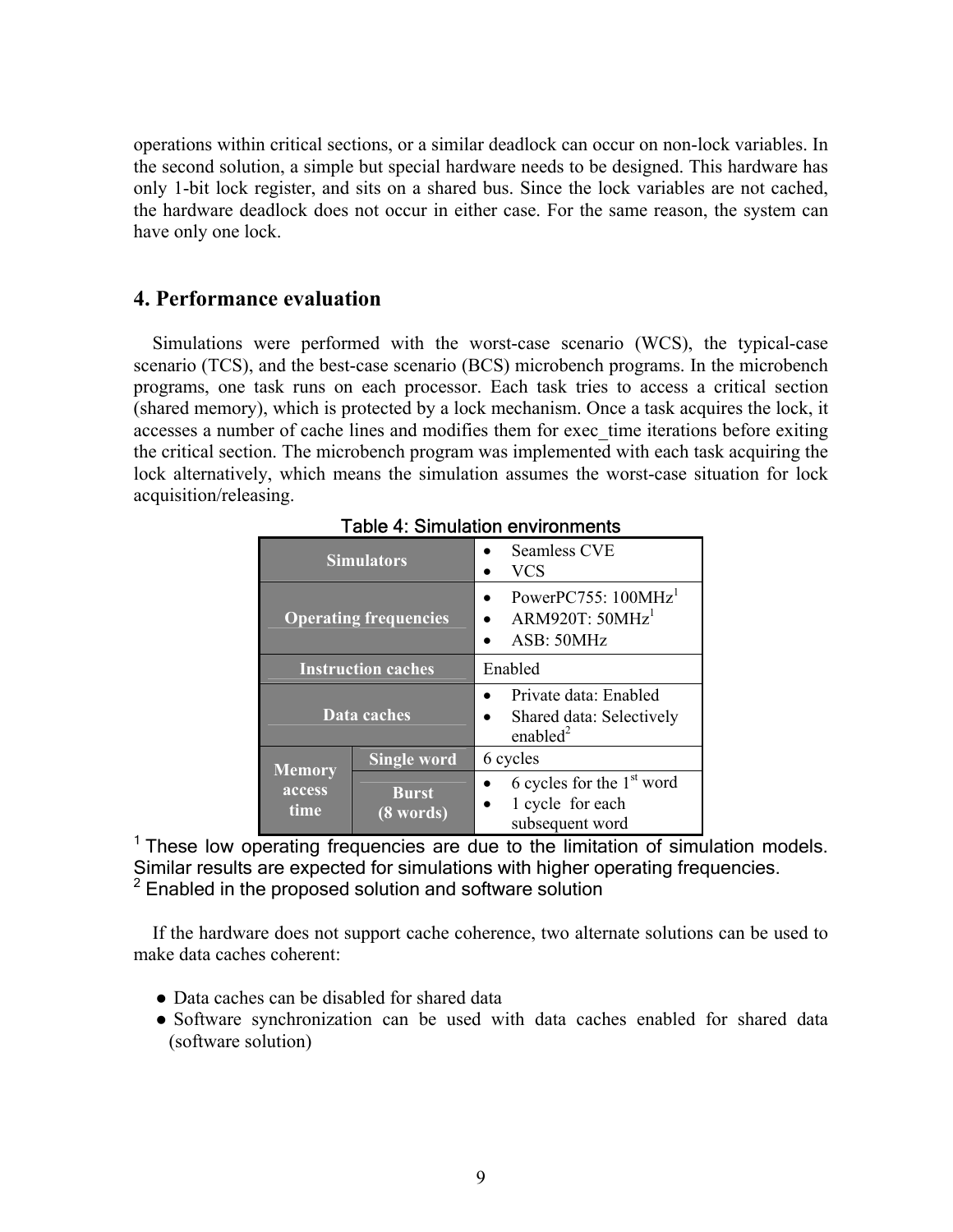In the software solution, the programmer should make sure to drain/invalidate all the used cache lines in the critical section before exiting the critical section. The simulation environment and the hardware configurations are summarized in Table 4. The platform with the PowerPC755 and ARM920T is used to quantify the performance. The Intel486 and PowerPC755 platform should outperform the PowerPC755 and ARM920T platform due to the absence of an interrupt service routine.

Simulations of each alternate solution were performed for each scenario as a baseline to evaluate the performance of our approach. Lock variables are not cached in all simulations. Figure 5~7 show the execution time with respect to the one with the data cache disabled. Figure 5 shows the WCS results. In the WCS, two tasks keep accessing the same blocks of memory. The proposed solution shows 57.66% performance improvement against the case with data cache disabled when exec time=4. It also shows better performance than the software solution by at least 2.51% for all WCS simulations.



**0 5 10 15 20 25 30 35 # of accessed cache lines per iteration**

**0.40**

Figure 6: Best case results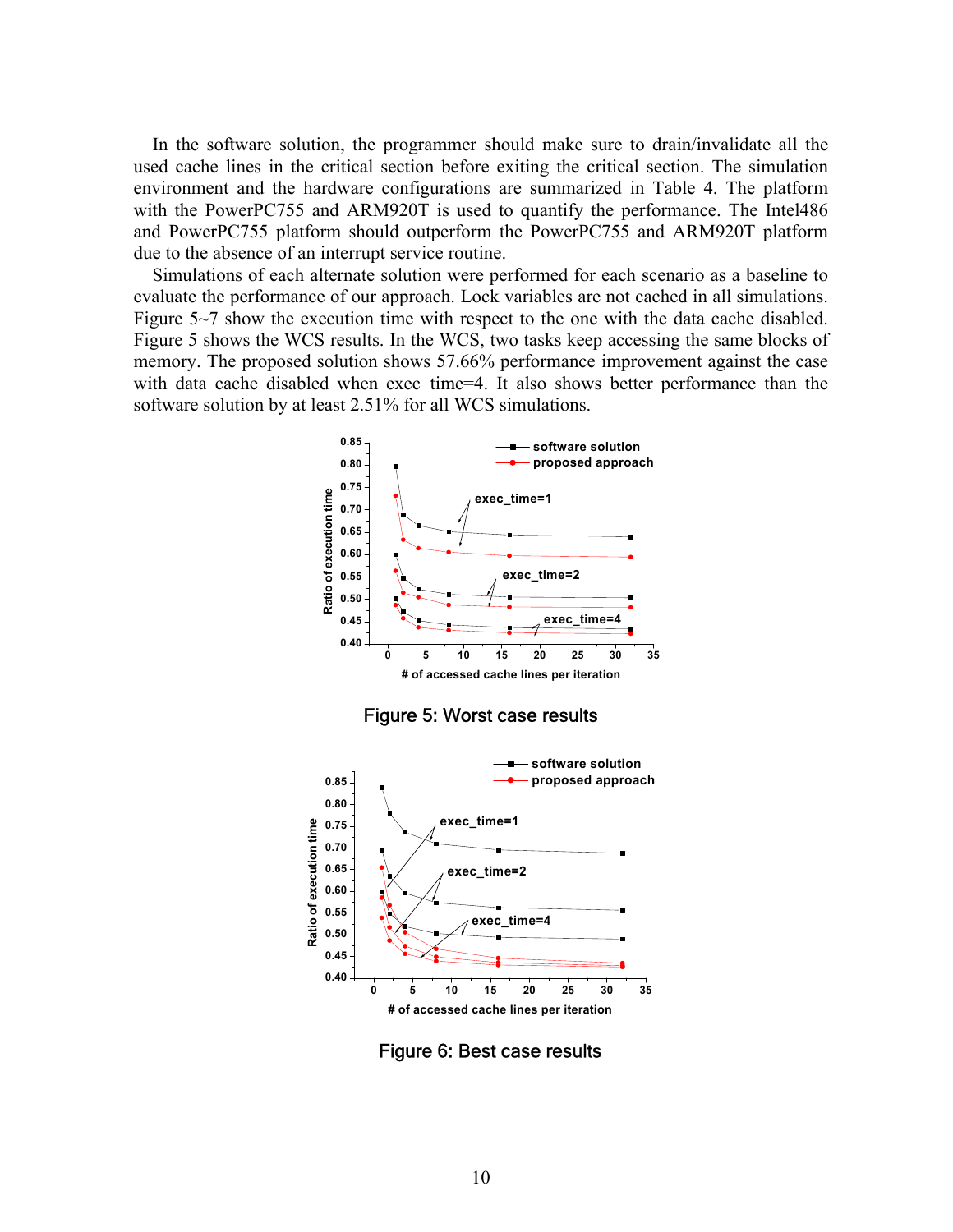In the BCS, the ARM920T accesses the critical section, but PowerPC755 does not access it. The ARM920T drains out the used blocks before exiting the critical section in the software solution, but it does not need to drain out the used blocks in the proposed solution. The results in Figure 6 show that speedup increases as the number of accessed cache line increases. Simulation with 32 cache lines shows 38.22% speedup compared to the software solution with exec time  $= 1$ .

In the TCS, each task randomly picks up shared blocks of memory among 10 blocks before getting into the critical section. Figure 7 shows the simulation results. Simulation with 32 cache lines shows 22.88 % speedup compared to the software solution with exec  $time = 1$ 



Figure 7: Typical case results

So far, we have assumed that memory access time is fixed to 6 cycles for a single word access, and 13 cycles for burst access as shown in Table 4. Figure 8 shows the simulation results as the miss penalty (memory access time) increases.



Figure 8: Results according to miss penalty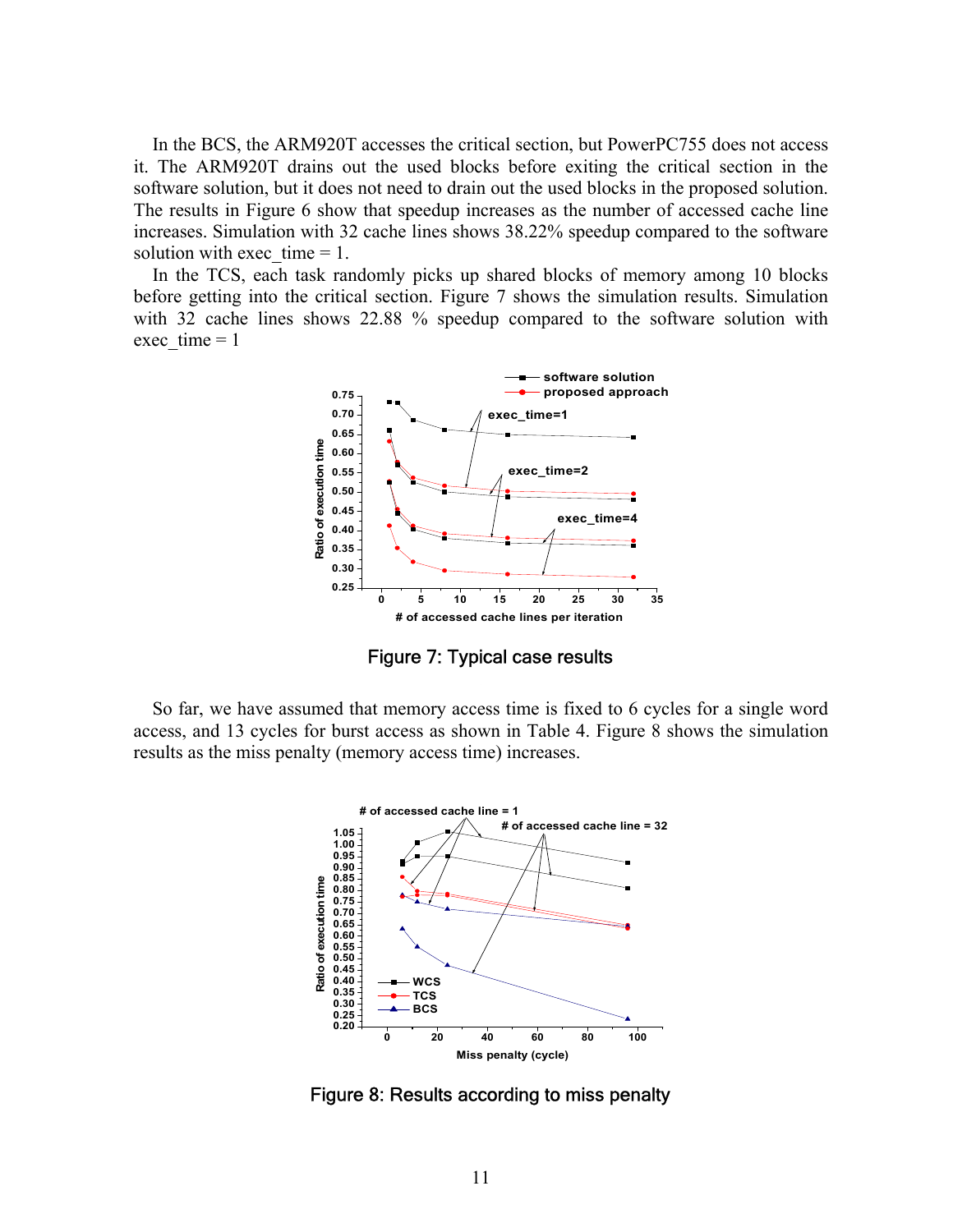It shows the relative execution time with respect to the software solution. As the miss penalty increases, the performance difference also increases in favor of our approach with a few exceptions in the WCS and TCS. These exceptions come from cache line replacements and/or interrupt processing overheads that vary as the miss penalty changes. These exceptions are expected to be removed in PF3 since the interrupt service routine is not needed. The BCS Simulation with 32 cache lines shows 76.56 % speedup compared to the software solution when the miss penalty is increased to 96 cycles.

# **5. Conclusion**

In this paper, we presented a methodology to maintain the coherence of data caches in heterogeneous processor platforms. Cache coherence can be guaranteed simply by implementing wrappers in platforms where processors support any invalidation protocol. Read to write operation conversion and/or shared signal are used within wrappers to maintain coherence depending on combination of coherence protocols. The integrated coherence protocol will at most consist of all the common states from various protocols in a system. Using commercial embedded processors as the experimental platforms, our simulation results showed 38% speedup for low miss penalties and 76% speedup for higher penalties at the expense of simple hardware, compared to a pure software solution. Platforms without need for a special interrupt service routine would perform even better. As the miss penalty increases, the speedup also increases in favor of our approach. As heterogeneous processor SoCs become more prevalent in future system design, our methodology will be very useful and effective for integrating heterogeneous coherence protocols in the same system. In the future, we plan to apply our approach to emerging technologies that tightly integrate between a main processor and specialized I/O processors such as network processors [19].

# **6. References**

- [1] F. Baslett, T. Jermoluk, and D. Solomon, "The 4D-MP Graphics Superworkstataion: Computing+Graphics= 40MIPS+40MFLOPS and 100,000 Lighted Polygons per Second," Proc. 33rd IEEE Computer Society Int'l Conference – COMPCON`88, pp 468-471, February 1988.
- [2] M. Papamarcos and J. Patel, "A Low Overhead Coherence Solution for Multiprocessors with Private Cache Memories," Proc. 11<sup>th</sup> Annual Int'l Symposium on Computer Architecture, pp 348-354, June 1984.
- [3] E. McCreight, "The Dragon Computer System: An Early Overview," Tech. report, Xerox Corp, September 1984.
- [4] Motorola Inc., MPC 750A RISC Microprocessor Hardware Specification, [Online document], Available HTTP: http://www.mot.com/SPS/PowerPC/library/ 750\_hs.pdf
- [5] Intel Corp., The IA32 Intel® Architecture Software Developer's Manual http://developer.intel.com/design/ pentium4/manuals/245472.htm
- $\overline{\text{Sun} \text{ Microsoft}}$  Sun Microsystems, "UltraSPARC<sup>TM</sup> User's manual," [Online document], Available HTTP: http://www.sun.com/ processors/manuals/802-7220-02.pdf